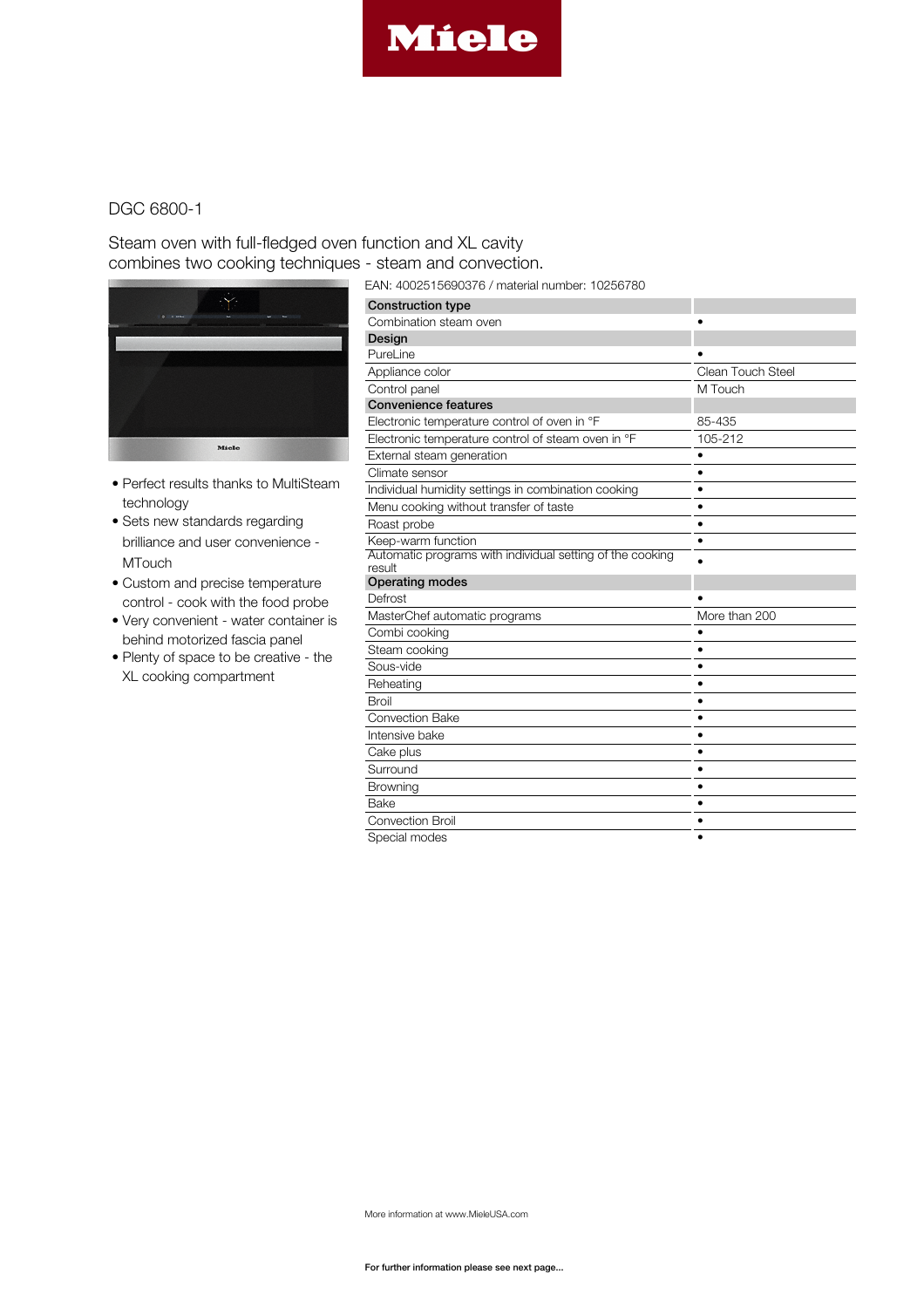

Steam oven with full-fledged oven function and XL cavity combines two cooking techniques - steam and convection.



| Control panel                                        |               |
|------------------------------------------------------|---------------|
| MultiLingua                                          |               |
| MyMiele                                              |               |
| Show me how                                          |               |
| Search function automatic programs                   | $\bullet$     |
| Steam cooking on up to 3 levels at the same time     | $\bullet$     |
| Motorized lift-up fascia                             | ٠             |
| Automatic menu cooking                               | $\bullet$     |
| Quantity-independent cooking                         | ٠             |
| Steam reduction before end of program                |               |
| Polyphonic acoustic signals                          | $\bullet$     |
| Time of day display                                  | $\bullet$     |
| Polyphonic acoustic signals                          |               |
| Date display                                         | ٠             |
| Minute minder                                        | $\bullet$     |
| Time buffer in h                                     | 200           |
| Start-stop programming                               | $\bullet$     |
| Automatic switch-off                                 | ٠             |
| Actual temperature display                           | ٠             |
| Acoustic signal when desired temperature is reached  | $\bullet$     |
| Favorites                                            | 20            |
| Sabbath program                                      |               |
| Individual settings                                  |               |
| Door                                                 |               |
| CleanGlass door                                      |               |
| Door with viewing screen                             |               |
| Door hinge side                                      | <b>Bottom</b> |
| Cavity                                               |               |
| XL cavity                                            |               |
| Cavity volume in cu.ft(I)                            | 1.84 (52)     |
| PerfectClean stainless steel cavity                  |               |
| No. of rack levels                                   | 3             |
| Labeling of rack levels                              | ٠             |
| Removable side racks with PerfectClean               |               |
| No. of halogen lamps                                 | double        |
| <b>Cleaning convenience</b>                          |               |
| Stainless steel front with Clean Touch Steel surface | ٠             |
| Cavity with PerfectClean                             |               |
| External steam generator                             |               |
| Soak program                                         |               |
| Rinse program                                        | $\bullet$     |
| Cavity drying program                                |               |
| Quick-release side racks                             | ٠             |
| Automatic descaling                                  | $\bullet$     |
| Steam technology and water supply                    |               |
| MultiSteam                                           | $\bullet$     |
| Water reserve for approx. 90 min cooking             | ٠             |
| Lightweight water container                          | ٠             |
| Condensate container behind motorized fascia panel   | ٠             |
| Drain filter                                         |               |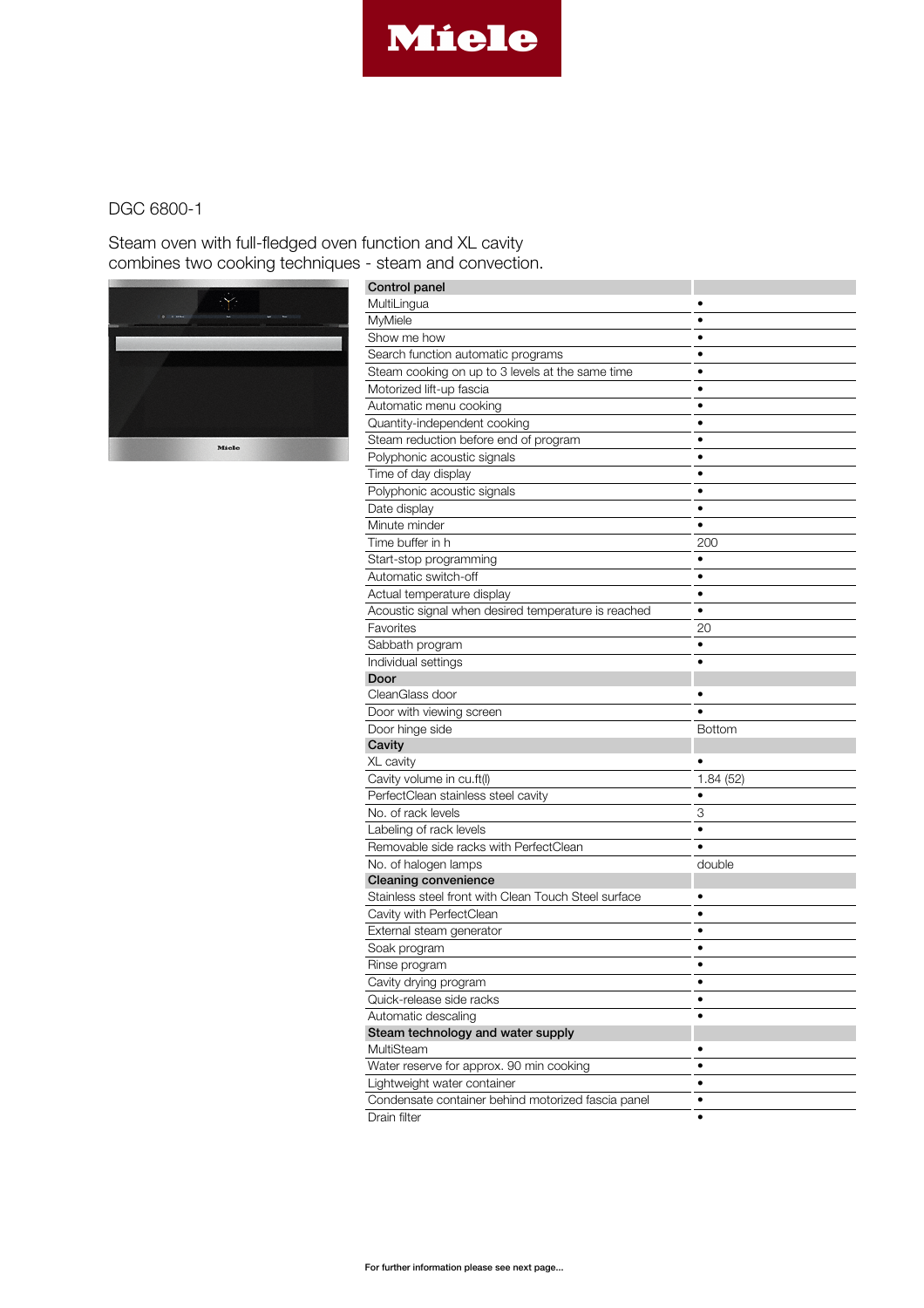

Steam oven with full-fledged oven function and XL cavity combines two cooking techniques - steam and convection.



| <b>Efficiency and sustainability</b>            |                |
|-------------------------------------------------|----------------|
| Energy-saving lighting circuit                  |                |
| Rapid PreHeat                                   |                |
| Appliance networking                            |                |
| Miele@home                                      |                |
| Safety                                          |                |
| Appliance cooling system with cool touch front  |                |
| Safety cut-out                                  |                |
| System lock                                     |                |
| Vapor cooling system                            |                |
| Door contact switch                             |                |
| <b>Technical data</b>                           |                |
| Niche depth in in. (mm)                         | 22 3/8 (567)   |
| Appliance width in in.(mm)                      | 23 1/2 (595)   |
| Appliance height in in.(mm)                     | 18 (456)       |
| Appliance depth in in.(mm)                      | 22 5/8 (573)   |
| Weight in Ibs. (kg)                             | 94 (42.5)      |
| Usable voltage range in V                       | 240/208        |
| Fuse rating in A                                | 20             |
| Number of phases                                | $\overline{2}$ |
| <b>Standard accessories</b>                     |                |
| No. of universal baking trays with PerfectClean |                |
| Combi rack with PerfectClean                    | 1              |
| Side racks with PerfectClean                    | ٠              |
| No. of perforated stainless steel containers    | $\overline{2}$ |
| No. of unperforated stainless steel containers  | 1              |
| Grease filter                                   |                |
| Connection wire with plug                       |                |
| Descaling tablets                               |                |